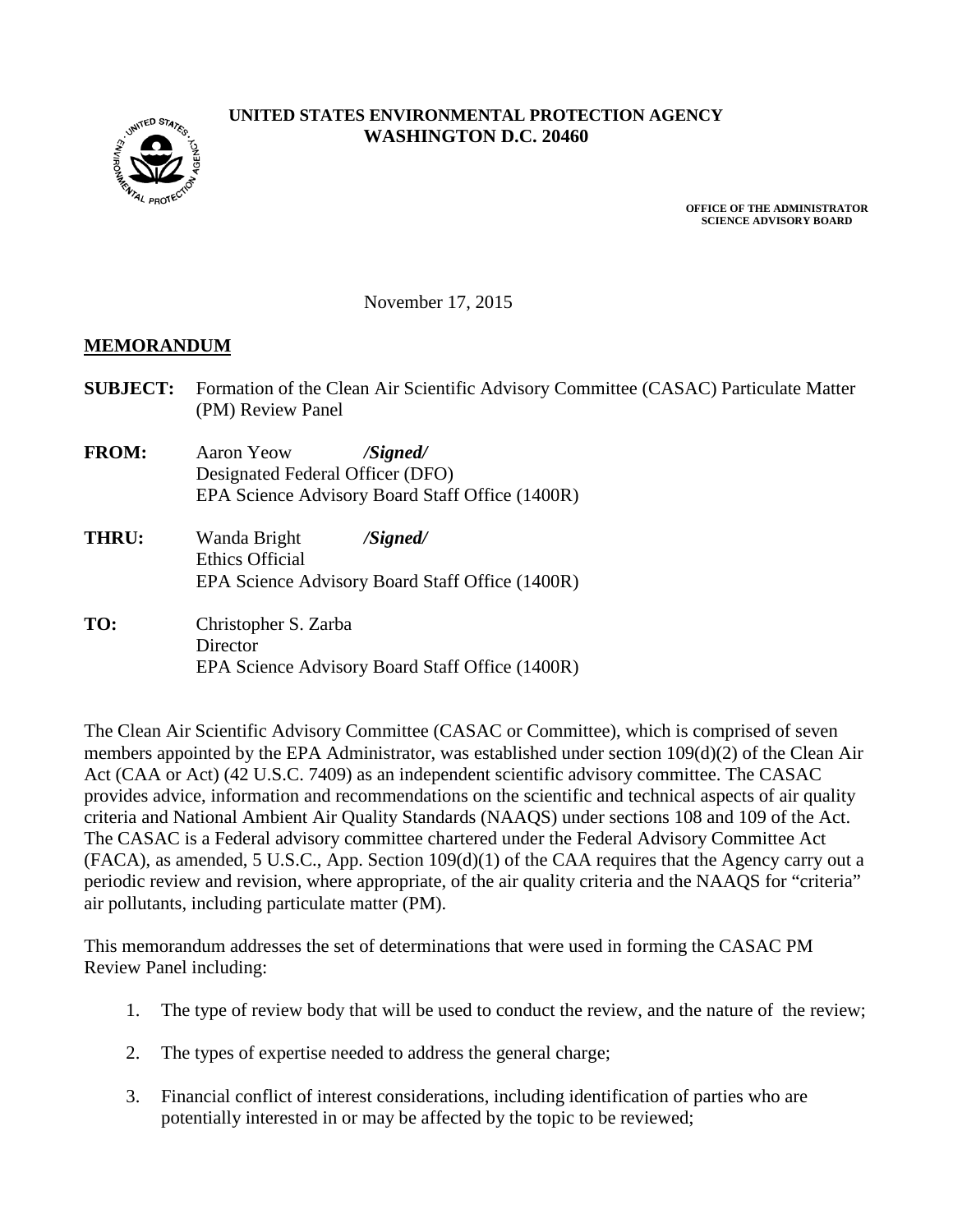- 4. How regulations concerning "appearance of a lack of impartiality," pursuant to 5 C.F.R. § 2635.502 apply to members of the panel; and
- 5. Other considerations that might affect the objectivity if members of the panel; and
- 6. How individuals were selected for the panel.

# **DETERMINATIONS:**

1. The type of review body that will be used to conduct the review, and the nature of this review.

An ad hoc expert panel of the CASAC will provide independent advice through the chartered CASAC on EPA's technical and policy assessments that support the Agency's review of the National Ambient Air Quality Standard (NAAQS) for PM, including drafts of the Integrated Review Plan, Integrated Science Assessment, Risk/Exposure Assessment, and Policy Assessment.

2. The types of expertise needed to address the general charge.

On February 4, 2015, the EPA SAB Staff Office announced in a Federal Register Notice (Volume 80, Number 23, Pages 6086-6089) that it was forming a panel to review and provide independent expert advice through the Chartered CASAC on EPA's technical and policy assessments that support the Agency's review of the National Ambient Air Quality Standard (NAAQS) for PM, including drafts of the Integrated Review Plan, Integrated Science Assessment, Risk/Exposure Assessment, and Policy Assessment. To form the panel, the SAB Staff Office sought public nominations of nationally and internationally recognized scientists in the science of air pollution related to PM. Experts were sought in air quality and climate responses, atmospheric science and chemistry, dosimetry, toxicology, controlled clinical exposure, epidemiology, biostatistics, human exposure modeling, risk assessment/modeling, characterization of PM concentrations and light extinction, and visibility impairment and related welfare effects.

3. Financial conflict of interest considerations, including identification of parties who are potentially interested in or may be affected by the topic to be reviewed.

(a) Identification of parties (or class of parties) whose financial interests may be affected by the topic to be reviewed: The principal interested and affected parties for this topic are: research institutions; makers of air quality monitoring or emissions control equipment; and various industry sectors (for example, fossil fuel-fired electricity generation) that are significant sources of PM emissions and are affected by the current or any revised NAAQS for PM.

(b) Conflict of interest considerations: For Financial Conflict of Interest (COI) issues, the basic 18 U.S.C. § 208 provision states that: "An employee is prohibited from participating *personally or substantially* in an official capacity in any *particular matter* in which he, to his knowledge, or any person whose interests are imputed to him under this statute has a *financial interest*, if the particular matter will have a direct and predictable effect on that interest [emphasis added]." For a conflict of interest to be present, all elements in the above provision must be present. If an element is missing the issue does not involve a formal conflict of interest; however, the general provisions in the appearance of impartiality guidelines must still apply and need to be considered.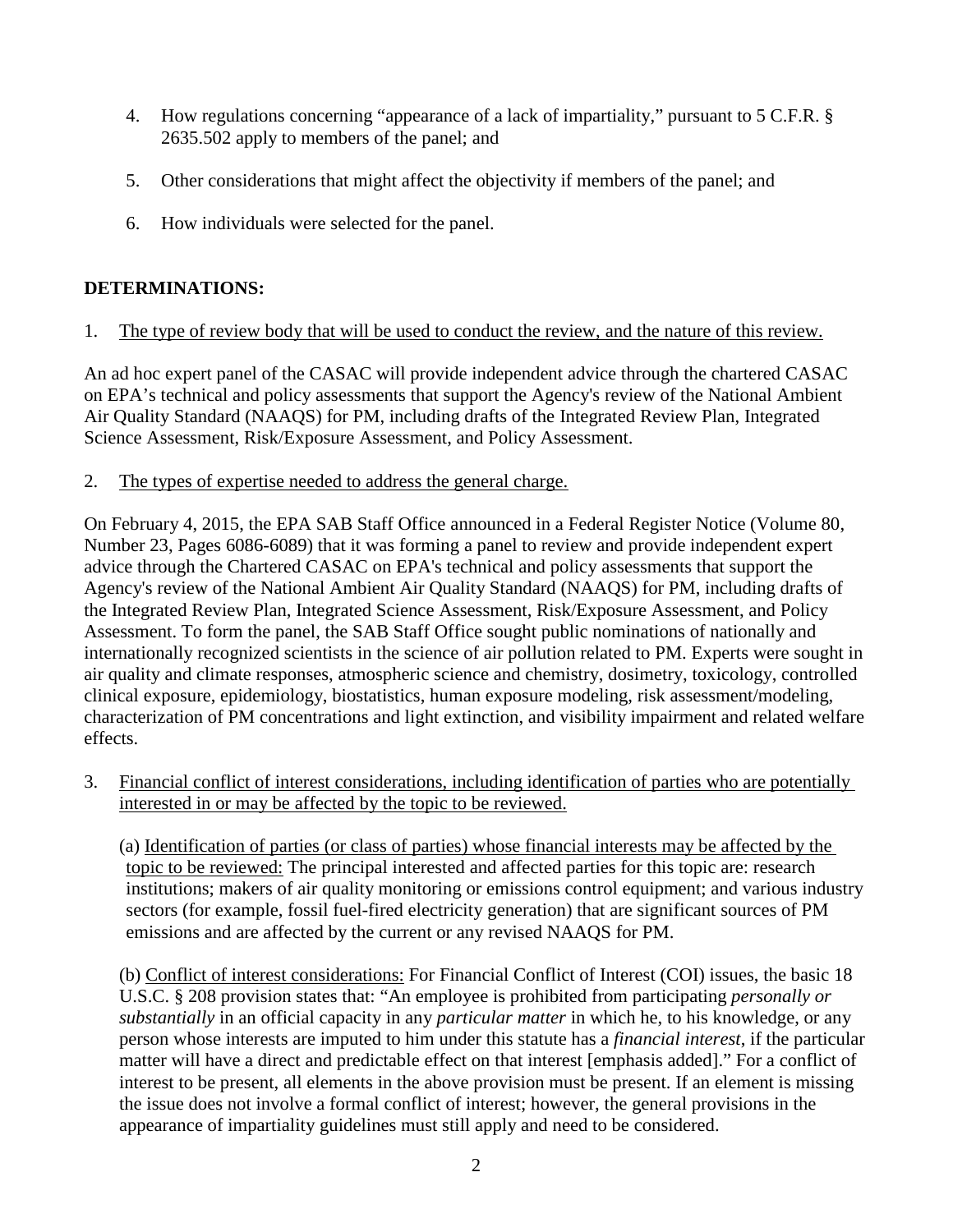(i) Does the general charge to the panel involve a particular matter? A "particular matter" refers to matters that "…will involve deliberation, decision, or action that is focused upon the interest of specific people, or a discrete and identifiable class of people." It does not refer to "…consideration or adoption of broad policy options directed to the interests of a large and diverse group of people." [5 C.F.R. § 2640.103 (a)(1)]. A particular matter of general applicability means a particular matter that is focused on the interests of a discrete and identifiable class of persons, but does not involve specific parties [5 C.F.R. § 2640.102(m)].

The activity of this CASAC Panel will qualify as a *particular matter of general applicability* because the resulting advice will be part of a deliberation, and under certain circumstances the advice could involve the interests of a discrete and identifiable class of people but does not involve specific parties. That group of people constitutes those who are involved with organizations facing regulatory decisions related to the release of or exposure to PM.

(ii) Will there be personal and substantial participation on the part of the panel members? Participating personally means direct participation in this review. Participating substantially refers to involvement that is of significance to the matter under consideration. [5 C.F.R. § 2640.103(a)(2)]. For this review, the *CASAC Panel members will be participating personally in the matter*. Panel members will be providing the Agency with advice and recommendations on the Agency's PM technical analyses, and such advice is expected to directly influence the Agency's guidance on risk assessment and risk management decisions involving PM. *Therefore, participation in this review will also be substantial.*

(iii) Will there be a direct and predictable effect on Panel members' financial interest? A direct effect on a participant's financial interest exists if "...a close causal link exists between any decision or action to be taken in the matter and any expected effect of the matter on the financial interest. …A particular matter does not have a direct effect …if the chain of causation is attenuated or is contingent upon the occurrence of events that are speculative or that are independent of, and unrelated to, the matter. A particular matter that has an effect on a financial interest only as a consequence of its effects on the general economy is not considered to have a direct effect." [5 C.F.R. § 2640.103(a)(i)] A predictable effect exists if, "…there is an actual, as opposed to speculative, possibility that the matter will affect the financial interest." [5 C.F.R. § 2640.103(a)(ii)]. CASAC members and prospective panelists were asked to submit Form 3110-48, a Confidential Financial Disclosure for Special Government Employees, so that the SAB Staff Office could make this determination. *The SAB Staff Office has determined that there will be no direct and predictable effect on the financial interests of CASAC PM Review Panel members.*

4. How regulations concerning "appearance of a lack of impartiality" pursuant to 5 C.F.R. § 2635.502, apply to members of the Panel

The Code of Federal Regulations at 5 C.F.R. 2635(a)(2) describes general requirements for considering an appearance of a loss of impartiality for employees of the Executive Branch (including Special Government Employees) participating in a *particular matter involving specific parties*.

*The SAB Staff Office has determined that the matter to be considered by the panel is not a particular matter involving specific parties; i.e., this matter does not involve "any judicial or other proceeding, application, request for a ruling or other determination, contract, claim, controversy, investigation,*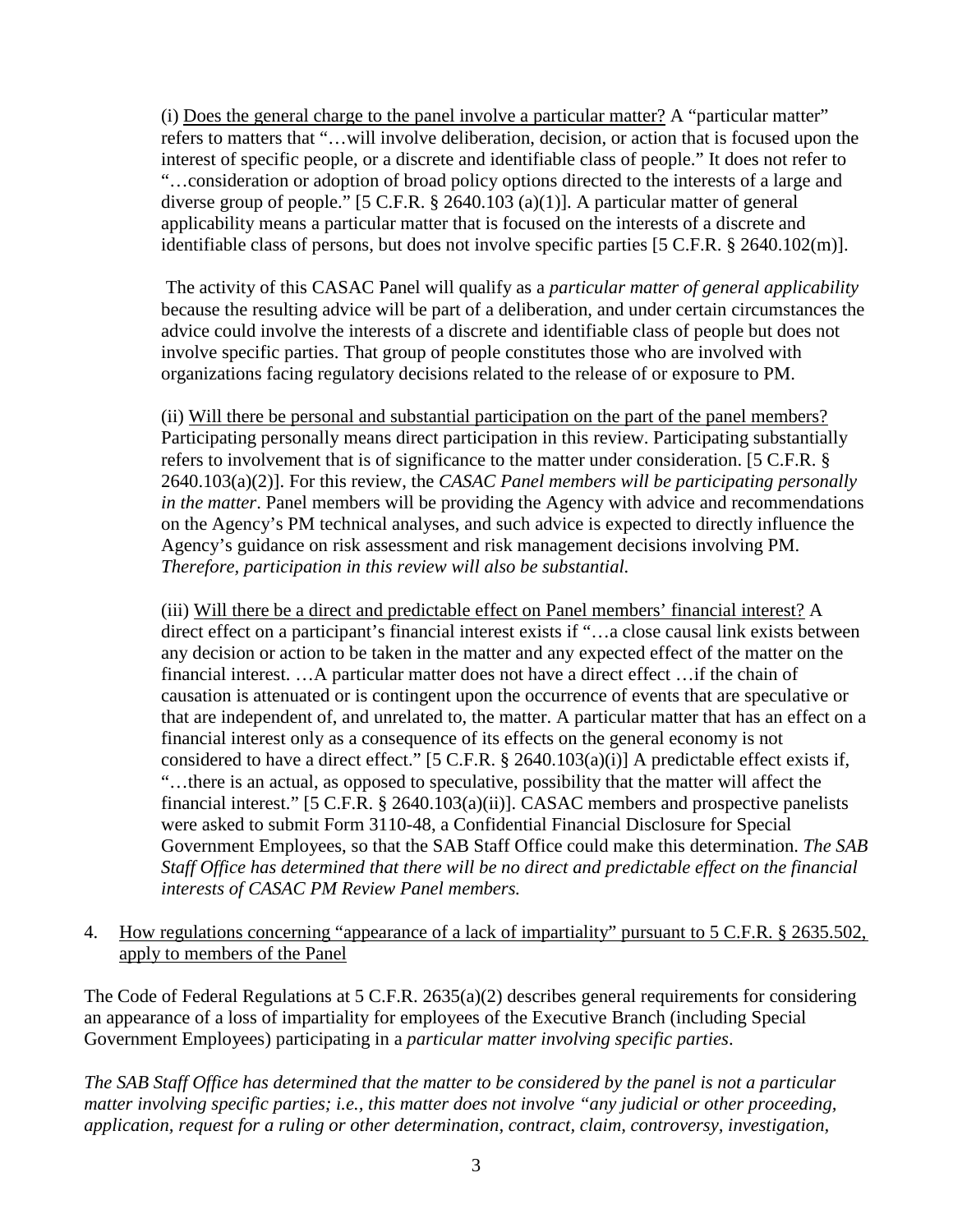*charge, accusation, arrest or other particular matter involving a specific party or parties in which the United States is a party or has a direct and substantial interest" [5 C.F.R. 2637.102(a)(7)].*

## 5. Other considerations that might affect the objectivity of members of the panel.

Members of CASAC panels must be scientific and technical experts who are objective and openminded, able to engage in deliberative discussions with scientists who may have disparate perspectives. To evaluate candidates, the SAB Staff Office considers information (if any) provided by the public in response to the invitation for public comment on the candidates, information provided by candidates (including on the EPA Form 3110-48), and information independently gathered by the SAB Staff Office.

As part of a determination that members of committees and panels are objective and open-minded on the topic of the review, and consistent with the agency's Peer Review Policy, the SAB Staff Office considers previous involvement in the matter before the committee or panel. This evaluation includes responses provided by candidates to the following supplemental questions:

- a. Do you know of any reason that you might be unable to provide impartial advice on the matter to come before the panel/committee/subcommittee or any reason that your impartiality in the matter might be questioned?
- b. Have you had any current or previous involvement with the review document(s) under consideration including authorship, collaboration with the authors, or previous peer review functions? If so, please identify and describe that involvement.
- c. Have you served on previous advisory panels, committees or subcommittees that have addressed the topic under consideration? If so, please identify those activities.
- d. Have you made any public statements (written or oral) on the issue that would indicate to an observer that you have taken a position on the issue under consideration? If so, please identify those statements.

*The SAB Staff Office has determined that there is no reason to believe that members of the selected for the CASAC PM Panel would not be objective and open-minded and able to engage in deliberative discussions with scientists who may have disparate points of view on the matter before the panel.*

## 6. How individuals were selected for the Panel

On September 2, 2015 the SAB Staff Office posted a list of 49 candidates for the Panel, identified based on their expertise and willingness to be considered for the panel. This list was accompanied by a notice inviting public comments on a list of candidates to be submitted by September 23, 2015. The SAB Staff Office received one comment from the public on this list of candidates, from EPA's Office of Children's Health Protection.

The SAB Staff Office Director makes the final decision about who serves on the Panel based on all of the relevant information, including a review of candidates confidential financial disclosure for (EPA-Form 3110-48), the responses to the questions above, public comments, and information independently gathered by SAB Staff.